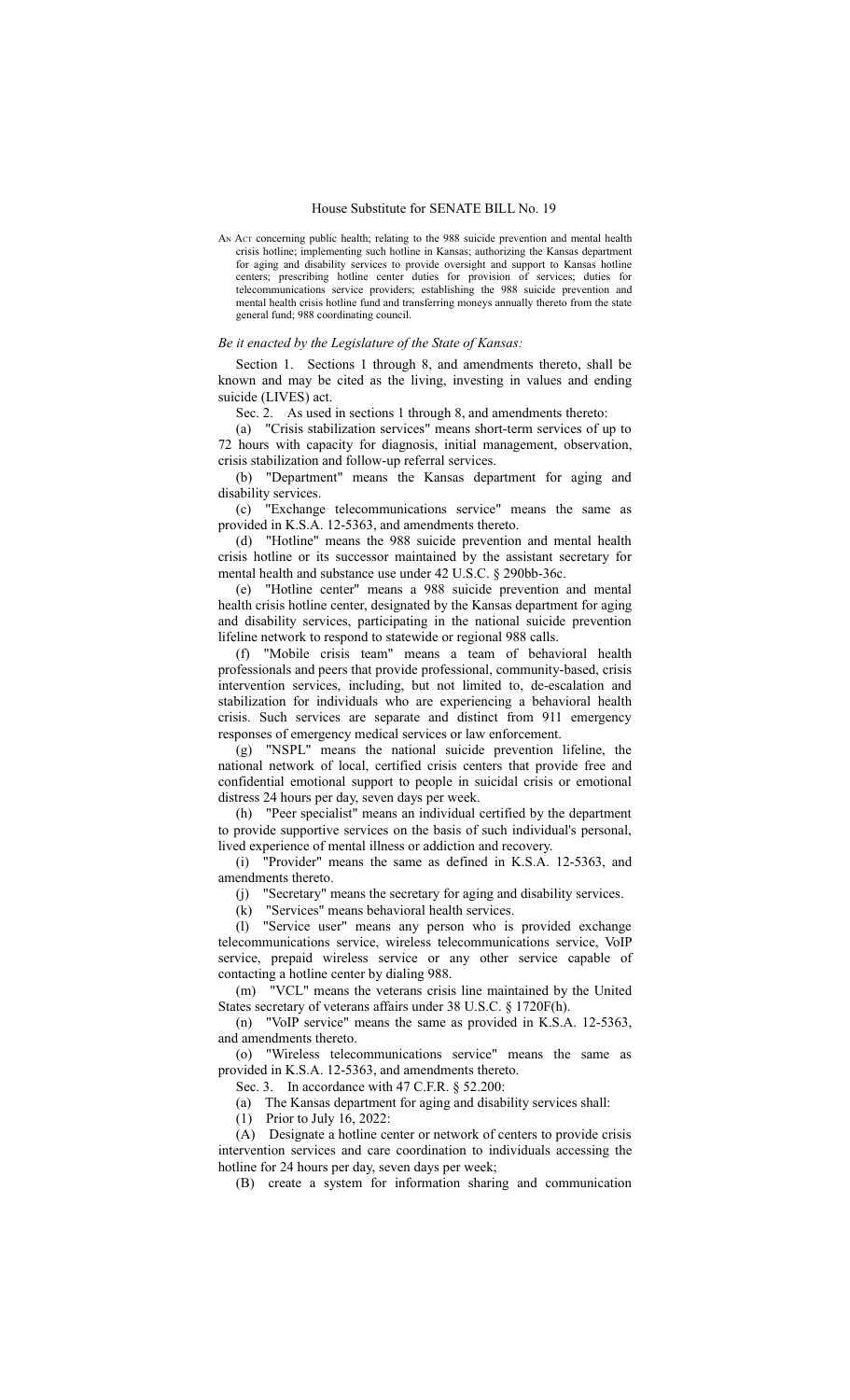between crisis and emergency response systems and hotline centers for the purpose of real-time crisis care coordination, including, but not limited to, deployment of crisis and outgoing services specific to a crisis response or 911 emergency responders when necessary;

(C) convene mobile crisis teams;

(D) develop guidelines for deploying services, including mobile crisis teams, coordinating access to crisis stabilization services or other local resources as appropriate, and providing referrals and follow-ups;

(E) coordinate consistent public messaging regarding the hotline with NSPL, the department and the United States department of veterans affairs;

(F) require training as established by NSPL for hotline center staff for servicing high-risk and specialized populations identified by the substance abuse and mental health services administration within the United States department of health and human services or transferring to appropriate specialized centers;

(G) work with the Kansas department of health and environment and KanCare managed care organizations to develop plans for payment for KanCare members and uninsured services;

(H) create an advisory board to provide guidance to the secretary and gather feedback and make recommendations for hotline centers, local counties and municipalities regarding the planning and implementation of the hotline;

(I) hire a statewide suicide prevention coordinator; and

(J) adopt rules and regulations to implement the provisions of this act.

(2) After July 16, 2022:

(A) Consult with the advisory board to provide guidance to the secretary and gather feedback and make recommendations for hotline centers, local counties and municipalities regarding usage and services provided in response to calls to the hotline centers;

(B) fund payment for crisis stabilization services provided to an individual in direct response to a hotline center call if such individual is uninsured or such services are not covered by such individual's insurance; and

(C) apply for, receive, administer and utilize any grants or financial assistance that the federal government or other public or private sources make available for the purposes of this act.

(b) The hotline centers shall:

(1) Prior to July 16, 2022:

(A) Establish an agreement with the NSPL for participation within the network;

(B) meet any training requirements for hotline center staff established by the NSPL or the department in subsection (a);

(C) enter into memorandums of understanding with local service providers to be deployed according to the guidelines established by the department in subsection (a);

(D) coordinate access to crisis stabilization services or other local resources as appropriate according to the guidelines established by the department in subsection (a);

(E) provide referrals and follow-ups according to the guidelines established by the department in subsection (a);

(F) work with the United States department of veterans affairs to route calls from self-designated veterans for the provision of VCL services; and

(G) meet any requirement set forth in subsection (b)(2), if the center has the capabilities to meet such provisions before July 16, 2022. (2) After July 16, 2022:

(A) Receive all calls initiated by a service user dialing 988 from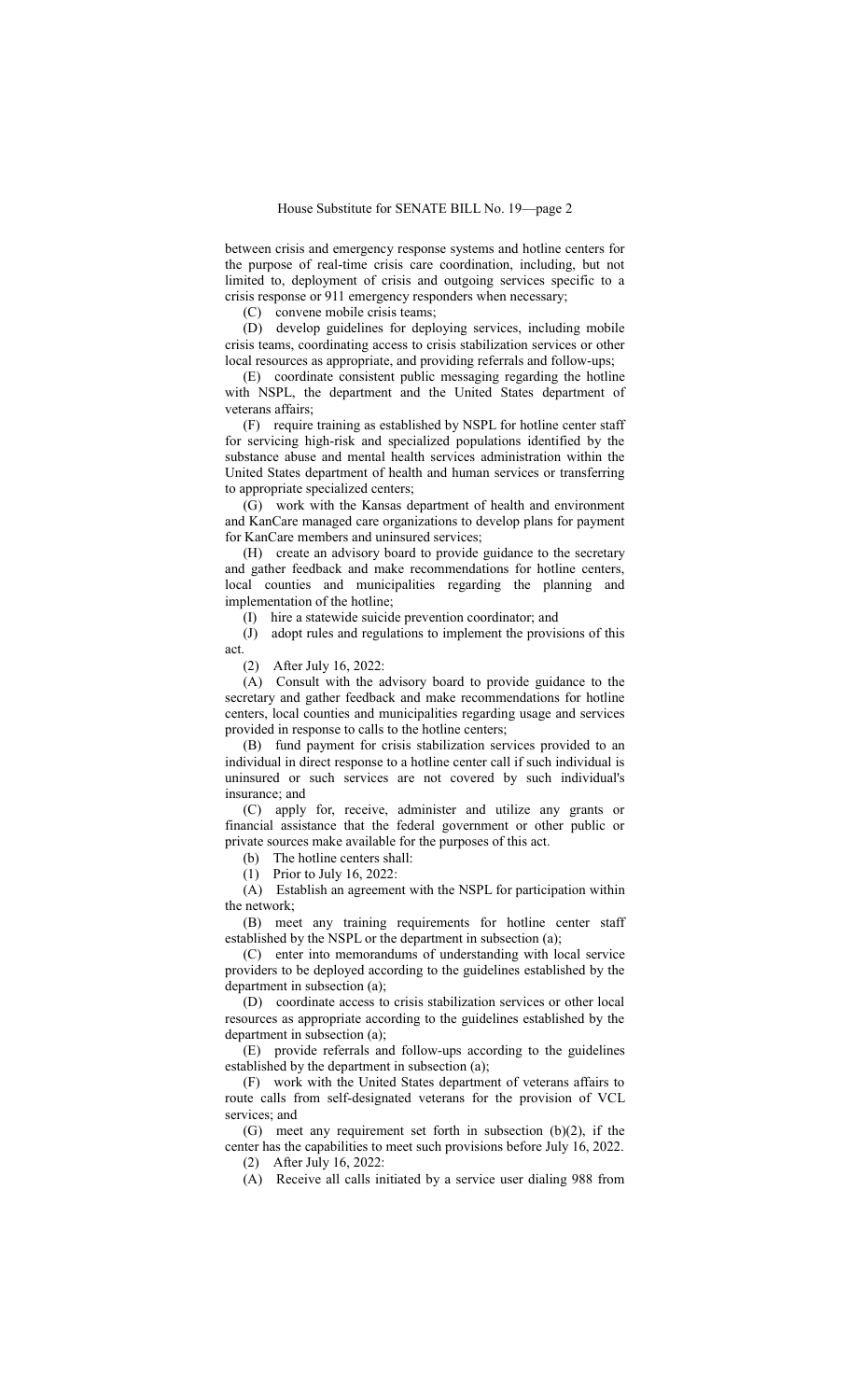providers;

(B) deploy crisis services, including mobile crisis teams according to the guidelines established by the department in subsection (a);

(C) coordinate access to crisis stabilization services or other local resources as appropriate according to guidelines established by the department in subsection (a);

(D) provide referrals and follow-ups according to the guidelines established by the department in subsection (a);

(E) continue to meet training requirements established by the NSPL and the department in subsection (a); and

(F) continue to work with the United States department of veterans affairs to route calls from self-designated veterans for the provision of VCL services.

(c) Providers shall:

(1) Prior to July 16, 2022:

(A) Establish 988 as the unique number for suicide prevention and mental health crisis;

(B) transmit all calls initiated by a service user dialing 988 to the current toll-free access number for the NSPL;

(C) complete all changes necessary to implement the designation of the 988 dialing code; and

(D) prepare for the potential collection and remittance of fees to the 988 suicide prevention and mental health crisis hotline fund established pursuant to section 5, and amendments thereto.

(2) After July 16, 2022, direct all calls initiated by a user dialing 988 to hotline centers.

Sec. 4. Except as provided by the Kansas tort claims act and except for action or inaction that constitutes gross negligence or willful and wanton misconduct, each provider, and employees, agents, suppliers and subcontractors thereof, and each seller, and employees, agents, suppliers and subcontractors thereof, shall not be liable for the payment of damages resulting directly or indirectly from the total or partial failure of any transmission to an emergency communication service or for damages resulting from the performance of installing, maintaining or providing 988 service.

Sec. 5. (a) There is hereby established in the state treasury the 988 suicide prevention and mental health crisis hotline fund to be administered by the secretary for aging and disability services. Moneys received from any public or private entity for the purposes of the fund shall be credited to such fund.

(b) On or before the  $10<sup>th</sup>$  day of each month, the director of accounts and reports shall transfer from the state general fund to the 988 suicide prevention and mental health crisis hotline fund, interest earnings based on:

(1) The average daily balance of moneys in the 988 suicide prevention and mental health crisis hotline fund for the preceding month; and

(2) the net earnings rate of the pooled money investment portfolio for the preceding month.

(c) (1) Moneys credited to the fund shall be used only to pay expenses that are reasonably attributed to:

(A) Ensuring the efficient and effective routing of calls made to the 988 national suicide prevention and mental health crisis hotline to an appropriate crisis center; and

(B) personnel and the provision of acute mental health services, the provision of mobile crisis response services, including, but not limited to, services for those persons with intellectual or developmental disabilities and persons with behavioral health needs, crisis outreach and stabilization services by directly responding to the 988 national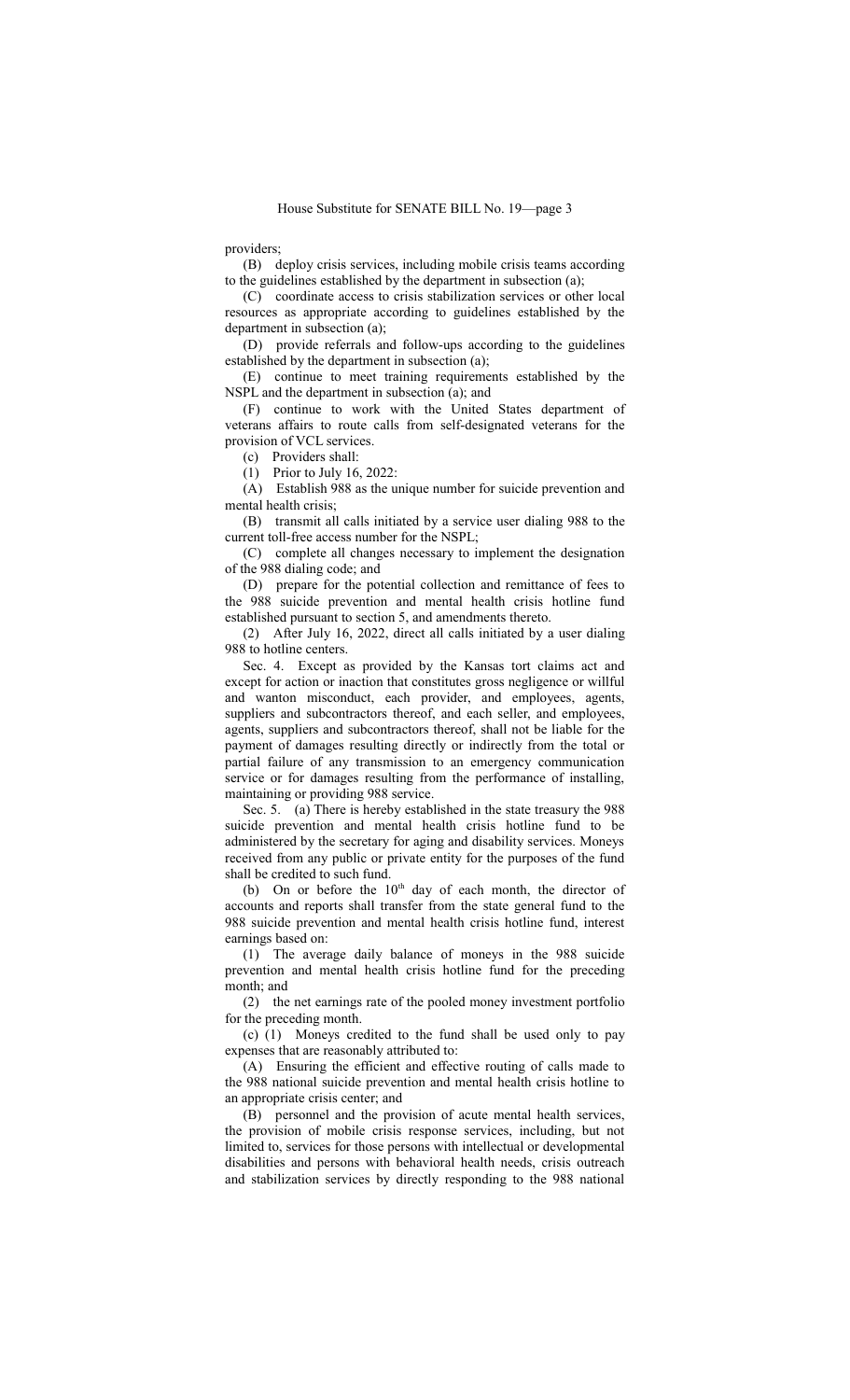suicide prevention and mental health crisis hotline, public promotion, data collection and reporting.

(2) Moneys credited to the fund shall not be used to pay expenses that are attributed to persons or entities who are domiciled outside of this state.

(d) All expenditures from the fund shall be made in accordance with appropriation acts upon warrants of the director of accounts and reports issued pursuant to vouchers approved by the secretary or the secretary's designee.

(e) Moneys in the 988 suicide prevention and mental health crisis hotline fund shall be used for the purposes set forth in this section and for no other governmental purposes. It is the intent of the legislature that the fund shall remain intact and inviolate for the purposes set forth in this section, and moneys in the fund shall not be subject to the provisions of K.S.A. 75-3722, 75-3725a and 75-3726a, and amendments thereto.

(f) (1) On July 1, 2022, and on each July 1 thereafter, except as provided in paragraph (2), the director of accounts and reports shall transfer \$10,000,000 from the state general fund to the 988 suicide prevention and mental health crisis hotline fund.

(2) For the fiscal year ending June 30, 2023, and each fiscal year thereafter, the secretary for aging and disability services, in consultation with the director of the budget, shall certify at the end of each such fiscal year the amount of the unencumbered ending balance of moneys in the 988 suicide prevention and mental health crisis hotline fund and shall transmit such certification to the director of accounts and reports and the director of legislative research. Upon receipt of such certification, the director of accounts and reports shall reduce the amount of the demand transfer required to be made pursuant to paragraph (1) for the fiscal year following such certification by such certified amount.

Sec. 6. On or before the first day of each regular session of the legislature, the secretary for aging and disability services shall submit a report to the house of representatives standing committees on appropriations, energy, utilities and telecommunications and health and human services and the senate standing committees on ways and means, utilities and public health and welfare, or any successor committees thereto, that provides the following:

(a) Outcomes related to implementation of the 988 suicide prevention and mental health crisis hotline in Kansas, including key performance indicators;

(b) the hotline's usage in the state;

(c) the services provided in response to calls to the hotline centers;

(d) whether any grants or financial assistance has been made available from any federal or other public or private source for the purpose of this act, whether any applications were submitted to receive such grants or financial assistance and the amounts received from any such grants or financial assistance;

(e) an estimate of the costs that will be necessary to continue to support and fund the requirements of this act in the ensuing fiscal year; and

(f) recommendations regarding how such costs may be funded, including through the imposition and collection of fees or charges on telecommunications services with estimates of such fees or charges.

Sec. 7. Each school district that issues student identification cards to students in any of the grades six through 12 is encouraged to include on such student identification cards the 988 suicide prevention and mental health crisis hotline number or, if such hotline is not in operation, then a local, state or national suicide prevention hotline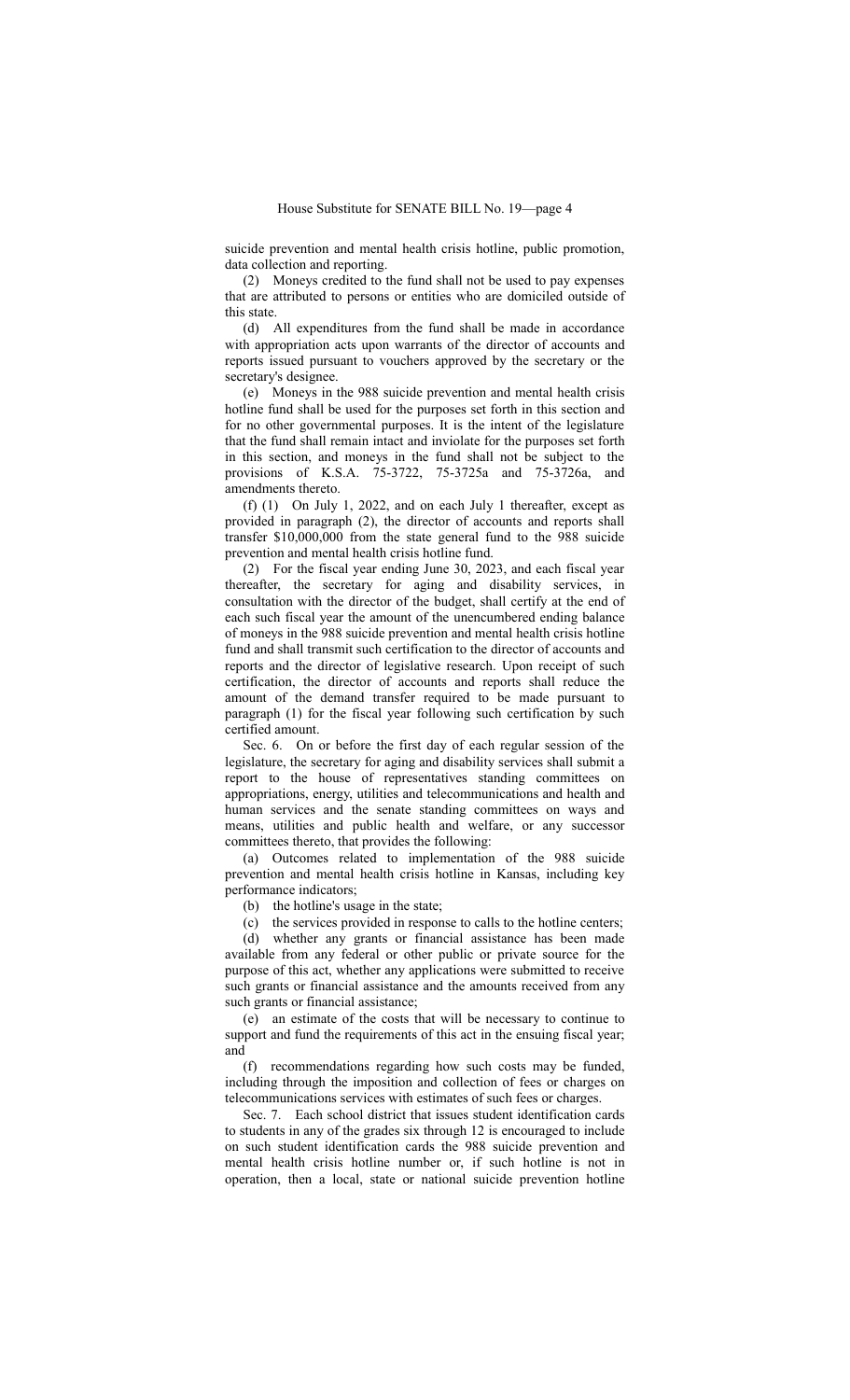telephone number.

Sec. 8. (a) (1) There is hereby created the 988 coordinating council.

(2) The 988 coordinating council shall advise the secretary for aging and disability services on the delivery of 988 services, strategies for future enhancements to the 988 system and the distribution of funds to organizations providing services as national suicide prevention lifeline centers. To the extent possible, the council shall include individuals with technical expertise regarding mental health crisis delivery services, call center technology and services and any other relevant subject matter.

(b) (1) The 988 coordinating council shall consist of the following 11 voting members:

(A) Nine voting members appointed by the governor as follows:

(i) One member representing information technology personnel from governmental units;

(ii) one member representing the Kansas sheriff's association;

(iii) one member representing the Kansas association of chiefs of police;

(iv) one member representing the Kansas association of community mental health centers;

(v) one member representing interhab;

(vi) one member from the Kansas department for aging and disability services;

(vii) one member recommended by the Kansas commission for the deaf and hard of hearing;

(viii) one member representing national suicide prevention lifeline centers located in counties with a population of fewer than 75,000; and

(ix) one member representing national suicide prevention lifeline centers located in counties with a population greater than 75,000; and

(B) two voting members appointed by the legislative coordinating council, including one member of the house of representatives standing committee on appropriations and one member of the senate standing committee on ways and means.

(2) The 988 coordinating council shall also include the following nonvoting members appointed by the governor:

(A) One member representing rural telecommunications companies recommended by the Kansas rural independent telephone companies;

(B) one member representing incumbent local exchange carriers with over 50,000 access lines;

(C) one member representing large wireless providers;

(D) one member recommended by the league of Kansas municipalities;

(E) one member recommended by the Kansas association of counties; and

(F) one member recommended by the mid-America regional council who is a resident of Kansas.

(c) (1) Except as otherwise provided in this subsection, each voting member appointed to the council shall be appointed for a threeyear term and until a successor is appointed and qualified. Of the nine voting members appointed by the governor, three shall be appointed to an initial term of two years and three shall be appointed to an initial term of four years, as specified by the governor.

(2) A voting member shall not serve longer than two successive three-year terms. A voting member appointed as a replacement for another voting member may finish the term of the predecessor and may serve two additional successive terms.

(d) The governor shall select the chairperson of the 988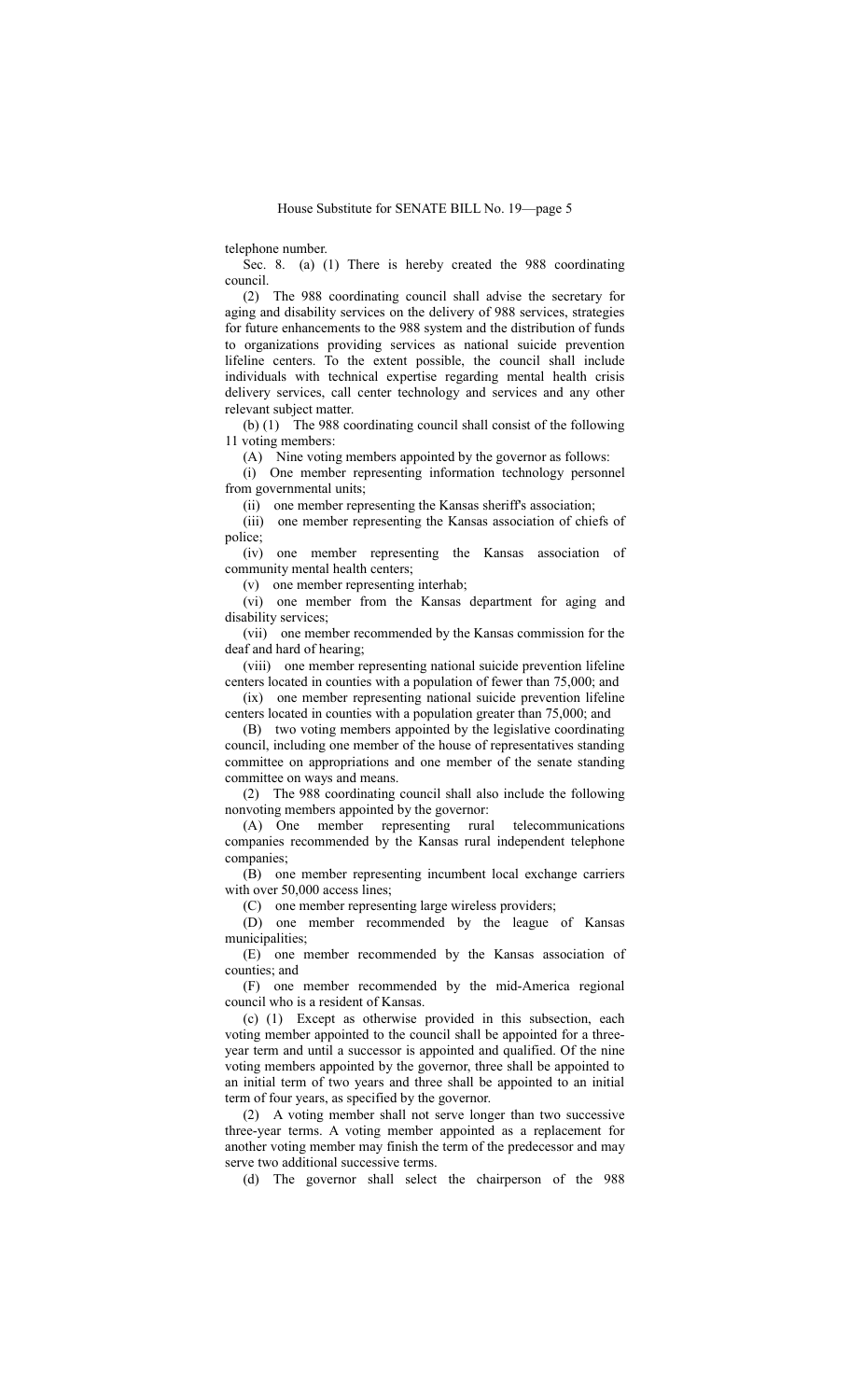coordinating council, who shall serve as chairperson at the pleasure of the governor. The chairperson shall serve subject to the direction of the council and ensure that policies adopted by the council are carried out. The chairperson shall serve as the liaison between the council and the federal substance abuse and mental health services administration. The chairperson shall preside over all meetings of the council and assist the council in effectuating the provisions of this act.

(e) All expenses related to the council shall be paid from the 988 suicide prevention and mental health crisis hotline fund established by section 5, and amendments thereto. Members of the council and other persons appointed to subcommittees by the council may receive reimbursement for meals and travel expenses, but shall serve without other compensation. Legislative members of the council shall be paid compensation, subsistence allowances, mileage and other expenses as provided in K.S.A. 75-3212, and amendments thereto, when attending meetings of the council.

(f) Every service provider shall submit contact information for the service provider to the council. Any service provider that has not previously provided wireless telecommunications service in this state shall submit contact information for the service provider to the council within three months of first offering wireless telecommunications services in this state.

(g) On or before the first day of each regular session of the legislature, the 988 coordinating council shall make and submit a report to the house of representatives standing committee on energy, utilities and telecommunications and the senate standing committee on utilities, or any successor committees thereto, that includes a detailed description of all expenditures made by the national suicide prevention lifeline centers.

(h) The provisions of this section shall expire on July 1, 2026.